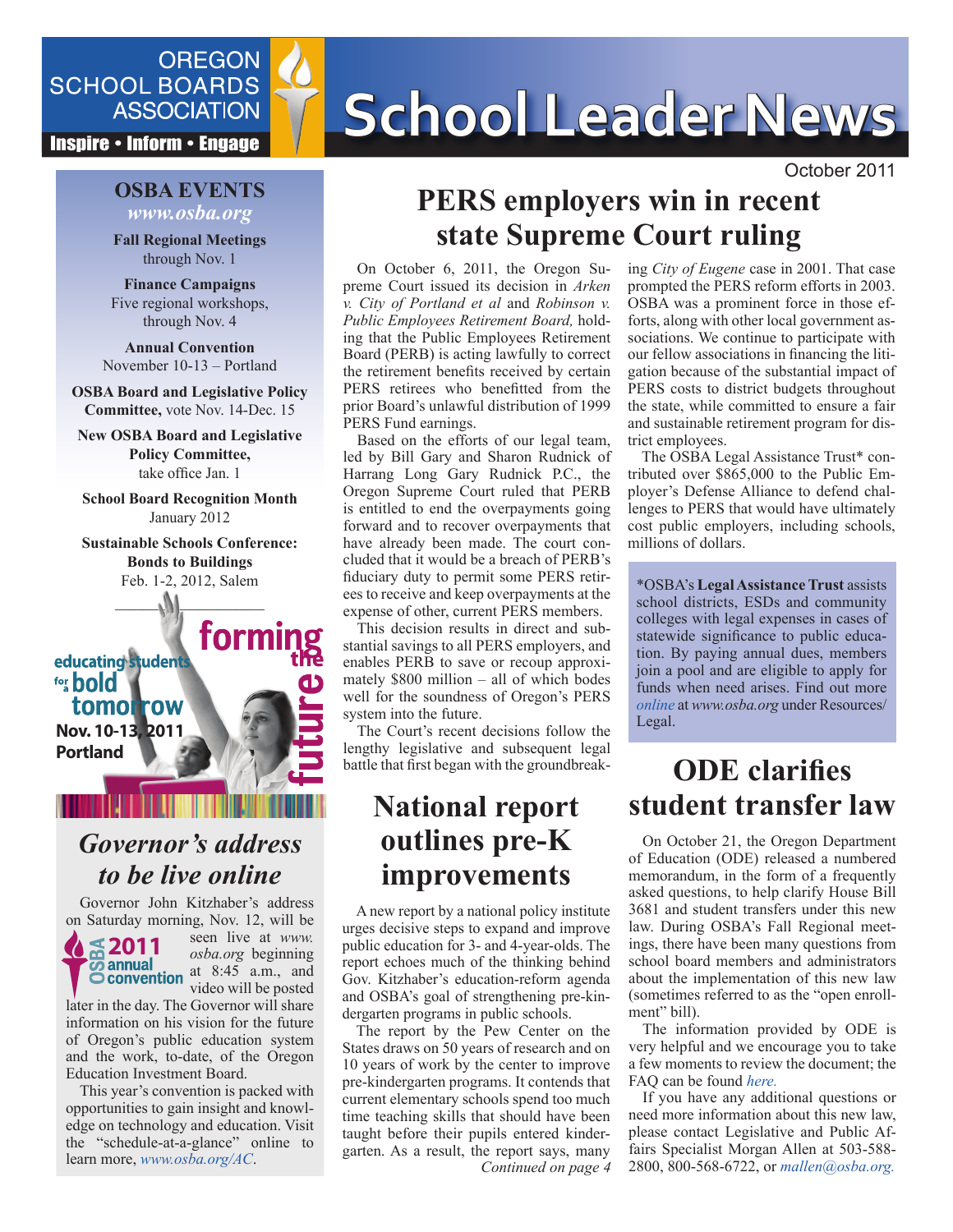## **PRESIDENT'S POST**

## **Addressing concerns as the OEIB plan takes shape**



By now education leaders across Oregon have digested the 2011 reform initiatives embodied in SB 909 and the Oregon Education Investment Board (OEIB) plan, and most are aware that both the details and the implementation of the reform

OSBA president

package are on a fast – very fast – track.

While I agree that there is much to be happy and excited about with the reforms, there are also some troubling aspects that need attention, and OSBA must lead in addressing these concerns.

One of my largest concerns is that the governor will now be the state superintendent of public education. This is a fine idea, so long as we have a governor who cherishes the values embodied in a broad and classical education for our citizens. It is this classical approach – including emphasis on arts, music and literature – that, in the minds of many, has been the basis for our incredible creativity and ingenuity as a people.

But what happens if a governor is elected who is not a friend of public education, or the traditional values embodied in it? I think the OEIB plan creates a fundamentally new dynamic surrounding future elections. The prize now is not only the office of governor, but control of Oregon public schools. This may well energize the electorate to assure the future election of governors who are public education friendly – but as we wrestle with the details of implementing such broad reforms, we should try and safeguard against the possibility of electing a governor who is hostile to public education. We have already seen this happen in other states – and the ensuing attempts to privatize, for example, have generated upheaval and chaos in a realm that craves stability.

Another troubling aspect of the OEIB plan, in my view, is how local districts will be held accountable for meeting the mandated benchmarks for student achievement.

The current discussion sets high achievement goals and short time lines. How the state would deal with districts not meeting these expectations is unclear. Some form of sanction is inevitable. Could districts not

meeting these expectations eventually lose local control, culminating in a complete takeover by the state (as has happened in some states)?

Under the OEIB plan, the expectations for achievement are significant. The emphasis is heavily on the responsibility of teachers and school boards. This seems, however, to largely ignore the difficulties in educating children who are not, for a variety of reasons, ready to be educated.

Poverty, hunger, broken homes, poor parenting, chronic illness, learning disability, mobility, homelessness – all are factors that make it extremely difficult, sometimes impossible, for public schools to meet student achievement goals. This is not an excuse; it is the hard reality of our time. And these negative factors are increasing as economies falter, and wealth is concentrated in fewer hands. The reality is that each school district, each community, faces a unique mix of challenges. Some bear a much heavier burden in dealing with these difficult barriers to student achievement than others.

We need to question how state control of local schools would improve student achievement. The challenges to learning and achievement faced by communities will not simply evaporate under state management. How is the state better equipped than local leaders to address these problems? Our experience with the punitive aspects of the current assessment markers (NCLB) shows that threatening an eventual loss of control does little to provide incentives and improve education.

These are just two of the issues that beg for wide and deep consideration as we move forward with a well-intentioned, but highly idealistic, business communitydriven reform of Oregon public education. The goals are admirable, but the potential downsides demand our attention. OSBA must continue to question, and to lead, for the sake of our most cherished values in education and as champions of locallyelected governance, in this critical and formative conversation. Sincerely.

recent ,  $\rho$ Jaco David Beeson, 2011 OSBA president

## **SB 909 (OEIB) work group report**

#### *By Beth Gerot, OSBA past president*

With the clock ticking on a December 15 deadline to report back to the Legislature, the Senate Bill 909 Work Group (the notyet-confirmed Oregon Education Investment Board) got right to work in their first meetings.

The Legislature charged this group with four deliverables:

- To complete a longitudinal database plan, with a first phase implementable by June 30, 2012
- To work with the Early Learning Council on the early childhood services plan, also to be implementable by June 30 next year
- To define the job and complete recruitment of a Chief Education Officer, and
- To address issues of governance.

At the first meeting, Sept. 30, work group members received background information, including an analysis of how sources of education funding are currently expended per learner across learner groups, an update on the effort to get a waiver from No Child Left Behind, and a presentation from LearnWorks.

On Oct. 10, the work group heard testimony about outcomes and measures of progress for community colleges and universities. OSBA and COSA will propose outcomes for which K-12 should be accountable and the measures of those outcomes at the October 26 meeting in Salem. Additionally, the group will further develop the framework and models for outcomesbased investment strategies begun by the LearnWorks project and enhanced by input from various stakeholders.

Governor Kitzhaber said he hoped to have "achievement compacts" – short agreements between the OEIB and every educational provider, including school districts – in place for the 2012-13 school year. Those compacts would outline the key outcome measures for K-12 as they receive state funding. This timeline, while

*Continued on page 3*

© Oregon School Boards Association  $\blacklozenge$ SCHOOL<br>BOARDS Kevin McCann, executive director **ASSOCIATION** Dori Brattain, deputy executive director, editor Judy Bennett, graphic designer, copywriter Bill Dixon, copywriter Diane Efseaff, assistant Dan Peterson, printing manager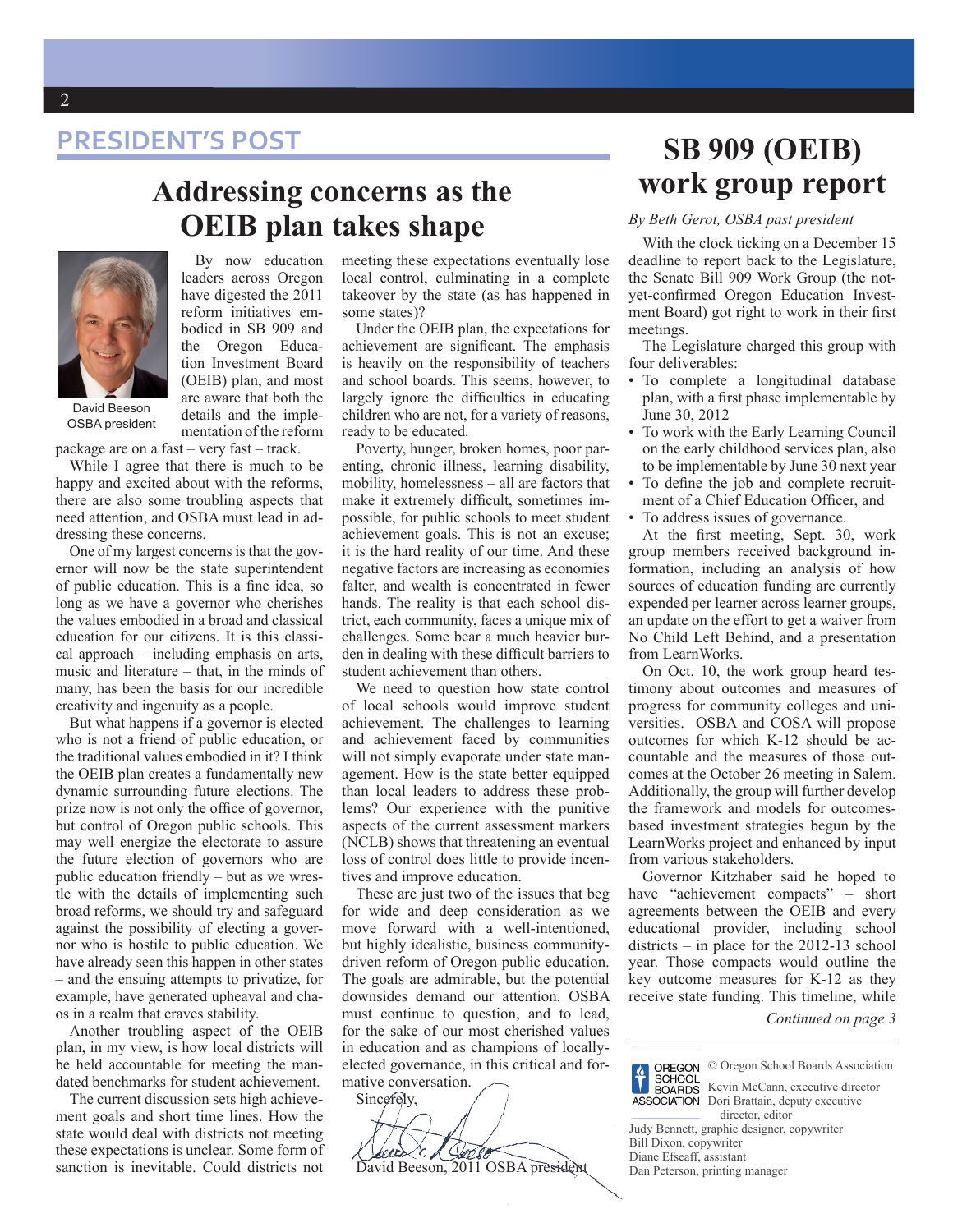## **KEEPING YOU IN THE LOOP**

## **Coalitions & connections strengthen OSBA**



OSBA executive director

#### *Regional meetings wrap up Nov. 1*

This year Tricia Yates, OSBA associate executive director, Legislative and Public Affiars, and I will have logged over 3,000 miles to attend 16 regional meetings and met with over 500

school board members. Beth Gerot (OSBA past president) and our legislative specialists, Morgan Allen and Lori Sattenspiel, have attended most of these meetings as well. The updates on new legislation and the activities surrounding SB 909 implementation (OEIB) have been well received and discussion has been lively.

In our travels across the state we met with legislators and news media whenever possible. In Hood River, Rep. Mark Johnson attended the regional meeting; in Pendleton we met with Sen. Dave Nelson; in Ontario, with Rep. Cliff Bentz; in Bend we had a chance to sit down with Rep. Jason Conger. Making connections with these legislators provides insight into their thoughts about OEIB, the budget and what they believe will help schools.

#### *OSBA and COSA align advocacy positions*

In early October, the OSBA legislative team and I met with our counterparts at the Confederation of Oregon School Administrators, Craig Hawkins and Chuck Bennett, to discuss the legislative positions of our respective associations. Aside from the budget, it is not anticipated that big substantive issues will be tackled in the February legislative session, so the time to push for significant legislation will be the 2013 Legislative Session.

#### *OCCA adopts board resolution regarding OEIB*

On October 7, Beth Gerot and I participated in the Oregon Community College Association's board meeting to dicuss the Oregon Education Investment Board and how the two associations can work together to influence the work of OEIB.

The OCCA board adopted the same reso-

lution the OSBA board passed at the September board meeting, stating, "We resolve to participate in a meaningful way in a conversation about creating a learner centered, outcomes-based education system in Oregon and to share our conversation with the Oregon Education Investment Board, legislators and others."

#### *Mentors help new administrators*

*Continued on page 4* Last week, in the building here at OSBA, the Confederation of Oregon School Administrators held training sessions for firstyear superintendents and their mentors in the Oregon Collaborative Administrator Mentoring Project. Funded by ODE, OCAMP works with first-year principals and superintendents to provide professional

#### **OEIB report** *– Continued from page 2*

short, meshes with Oregon's goal of earning a federal waiver so that 2011-12 is the final year Oregon schools fall under NCLB. The first year of the achievement compacts would establish the foundational data on the measures. In later years, the compacts would add negotiated progress goals.

The governor envisions these compacts as between the state board and locallyelected school district boards. That could increase, rather than diminish, the role of local school boards.

The SB 909 Work Group has an incredible amount of work to do in a very short period of time. As board members, it is vitally important that we stay engaged in the process and give our best thinking to guide decisions.

OSBA is developing a frequently asked questions fact sheet for board members based on questions and concerns that have surfaced. You can also follow the work of the SB 909 Work Group *[online](http://governor.oregon.gov/Gov/OEIB/OregonEducationInvestmentBoard.shtml)* at *[www.ti](http://www.tinyurl.com/OregonEIB)[nyurl.com/OregonEIB](http://www.tinyurl.com/OregonEIB)*.

## **BEST PRACTICES:** *Limiting liability*

## **Winter weather and property losses**

Before winter temperatures set in, ask the following questions and be prepared. Making sure that everything is in shape now will reduce costs for repairs and property damage claims.

- **Is the heating system up and running properly?**
- **Are pipes well insulated?**  Make sure ends join tightly and joints are wrapped and taped. Heated cables or tapes that heat pipes should be professionally installed.
- **Are all buildings inspected regularly?** Maintain an inspection schedule for facilities especially when buildings are not occupied.
- **Have hidden problem spots been checked?** Look for pipes that may not be properly insulated, windows, doors or other openings that are not secure.
- **Do you know where to find the shutoff valves?** Make sure staff knows where to shut off water in an emergency.
- **Are flow alarms installed?** Alarms that sound when flow exceeds normal levels alert staff.
- **Do you have backup power and heat in the event of a power outage?** Make sure generators are working correctly.

Use only Fire Marshal approved alternative heat sources.

• **Do thermostats need new batteries?**  Replace batteries and set minimum temperatures at 55 degrees or more.

> PACE has created two simple-to-use checklists to help our members prepare before cold weather and storms strike. Contact PACE

risk management for copies and for more information: *[losscontrol@sdao.com](mailto:losscontrol%40sdao.com?subject=)*.

It is important to inspect buildings regularly for any signs of damage. Having a routine monthly facilities maintenance plan and a checklist will help spot trouble when it occurs.

Water pipes and steam pipes should be examined regularly. When freezing temperatures hit, check temperatures in buildings at least twice a day. If power goes out and pipes freeze, pipes and valves can be damaged. Turn on faucets to check pressure and flow, and walk the building to detect any leaks as soon as possible.

*Continued on page 4* **WATER is the biggest cause of building damage.** A complete inspection should be made immediately following storms to